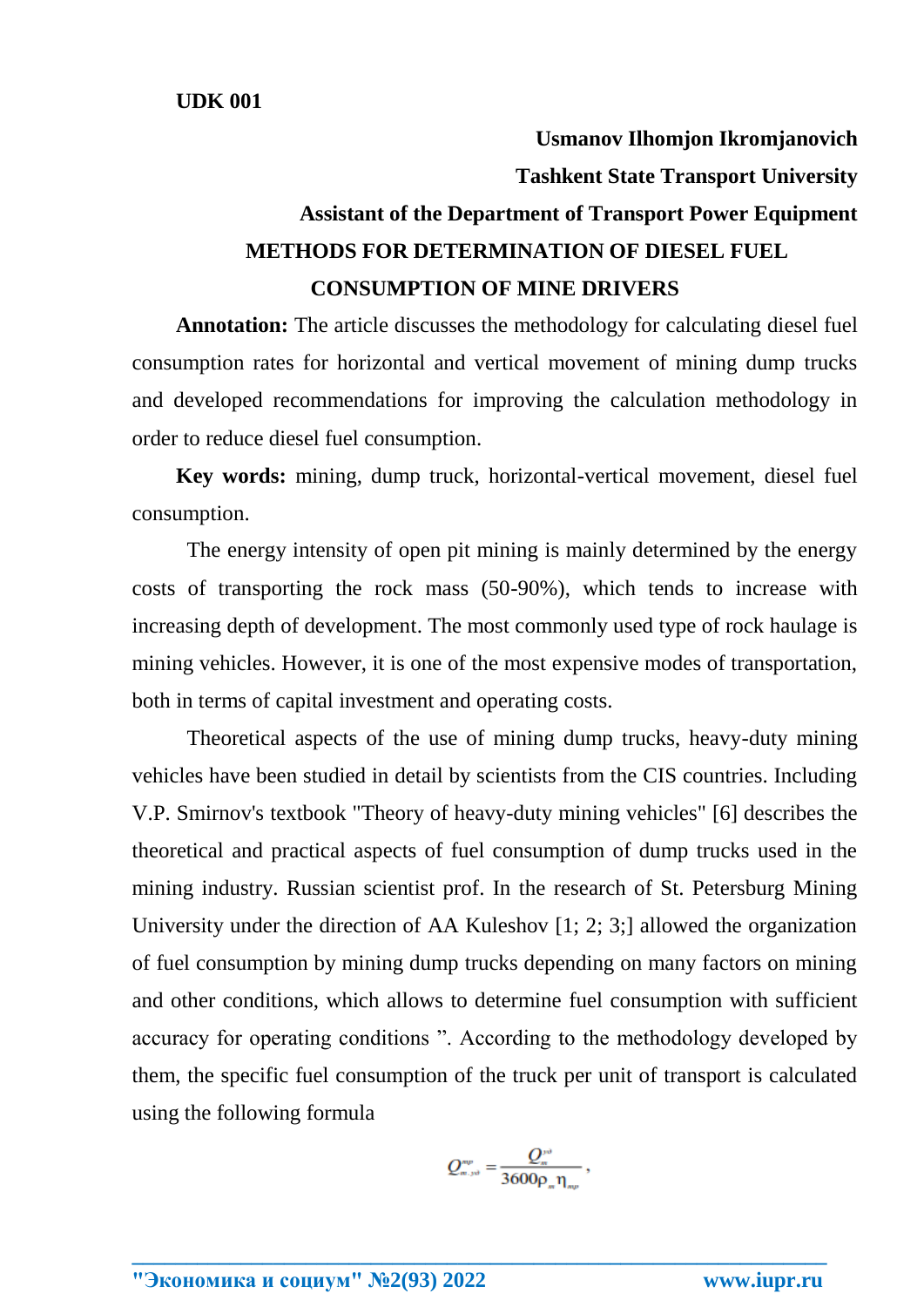Here  $Q_{m,n}^{\text{app}}$  - specific energy consumption (unit specific fuel consumption for transport works),  $1/(t * km)$ ;  $Q_{m}^{y\sigma}$  specific fuel consumption by the dump truck engine at rated power, (determined by engine characteristics),  $g / (kW)$ ;  $\frac{\rho_a}{\rho_a}$  - diesel fuel density ;  $\eta_{\mu\nu}$  - K $\Pi$ <sub>-</sub> transmission efficiency.

Fuel consumption when moving a loaded truck horizontally over a distance of 100 km

$$
Q_{m}^{2} = [100k_{\alpha}(2k_{m} + 1)G_{m} Q_{m, \omega},
$$

Here  $Q_{m}^{2\text{opus}}$  specific energy consumption when the dump truck moves horizontally,  $1/100$  km;  $k_{\infty}$  - vibration resistance coefficient;  $k_{\infty}$  - the coefficient of gravity of the dump truck;  $G_{\tau}$  - load capacity of the dump truck, t.

Fuel consumption when moving a loaded truck vertically  $Q_{m}^{_{expm}}=\frac{100H(k_{m}+1)}{1000}G_{m}Q_{m,y\partial}^{_{mp}}=0,1H(k_{m}+1)G_{m}Q_{m,y\partial}^{_{mp}},$ 

Here  $Q_m^{\text{sepm}}, \pi/100 \text{ km}$ ;

H is the vertical movement height of the loaded dump truck, m.

Fuel consumption (total fuel consumption) to overcome the horizontal and vertical sections of the route

 $Q^{\text{cym}} = Q^{\text{copus}} + Q^{\text{ccpm}}.$ 

It does not take into account the amount of fuel when performing loading and unloading operations, including shunting movements and idling of the engine. In this method, these values are taken into account by increasing the total fuel consumption by 20%. In this case, the total operating fuel consumption will be equal

$$
Q_m = 1.2 Q_m^{\text{cym}}
$$
,  $\pi/100 \text{ km}$ .

The engine power of a specific, consumable, overloaded dump truck is proportional to the effective engine power, ie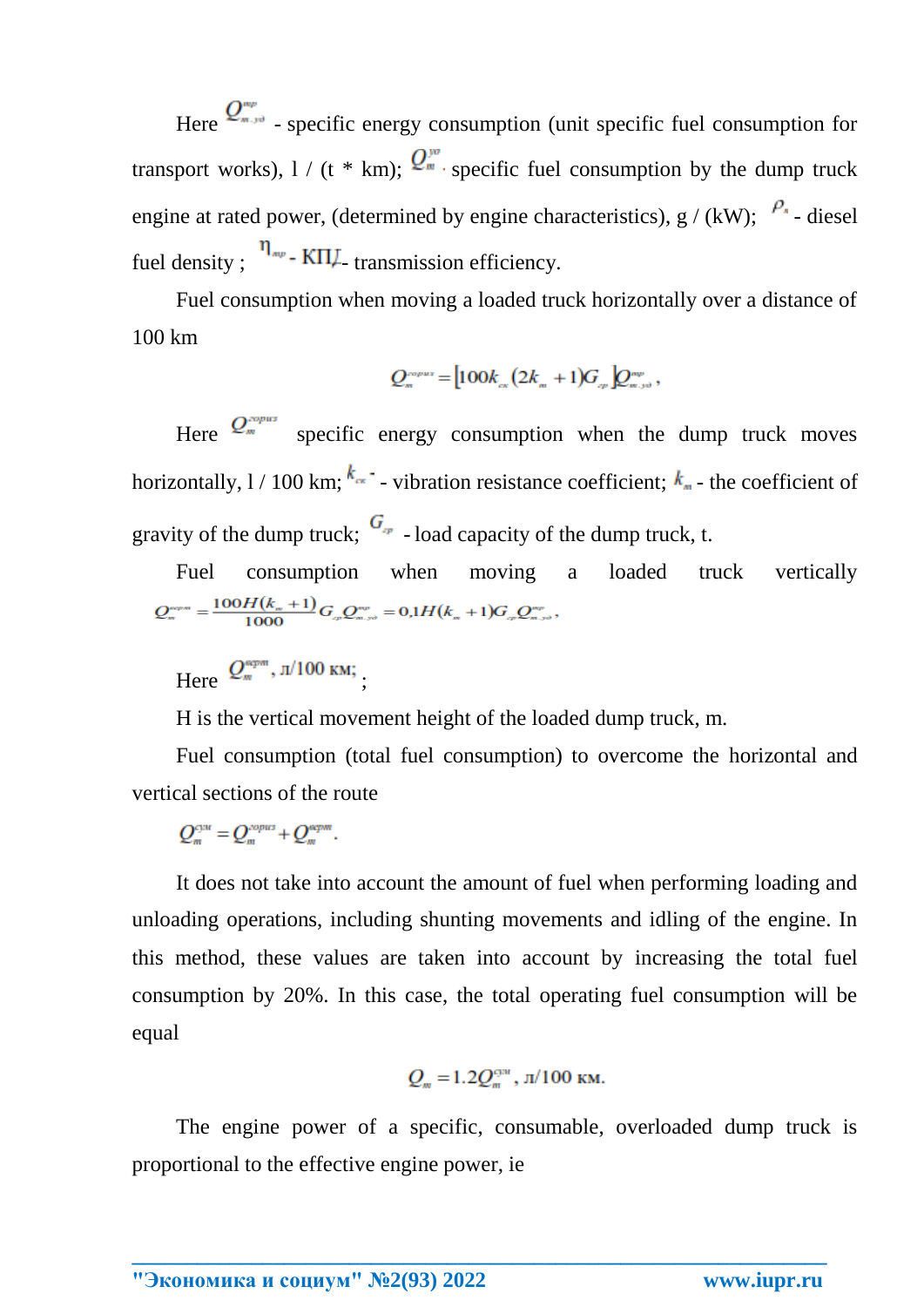$$
P_{c}^{y\partial}=\frac{P_{c}}{G_{c}},
$$

Here  $P_{\epsilon}^{p}$  - specific labor force, kWh;  $P_{\epsilon}$  - effective power of dump truck engine, kW;  $\mathcal{F}_{\epsilon}$  - weight of the loaded dump truck, t.

The maximum speed of the loaded dump truck  $(km / h)$  is calculated using the formula:

$$
v_{\infty}^{max} = 0.2838 \frac{P_{c}^{y\partial}}{k_{\infty} + i},
$$

Where i is the longitudinal slope of the mining road,%.

Depending on the longitudinal slope and the specific work force, the movement speed and specific fuel consumption are determined according to the table, Figure 1 [78]. The average speed of the dump truck in the direction of work

$$
v_{cp} = \frac{v_{cp}^{max} + v_{nop}^{max}}{2},
$$

Here -  $v_{\text{map}}^{\text{max}}$  - Maximum specific speed of an empty dump truck:



**Figure 1. Vehicle speed [4]**

The dependence of the specific power and the specific consumption of fuel on the speed of movement of the dump truck for different longitudinal slopes of the mining road. The average running time of the dump truck is calculated in addition to the maximum running time of the engine, including the time of loading and unloading of the truck, acceleration and braking, as well as the time of passing dangerous areas at low speeds. Statistics show that this time consumption is about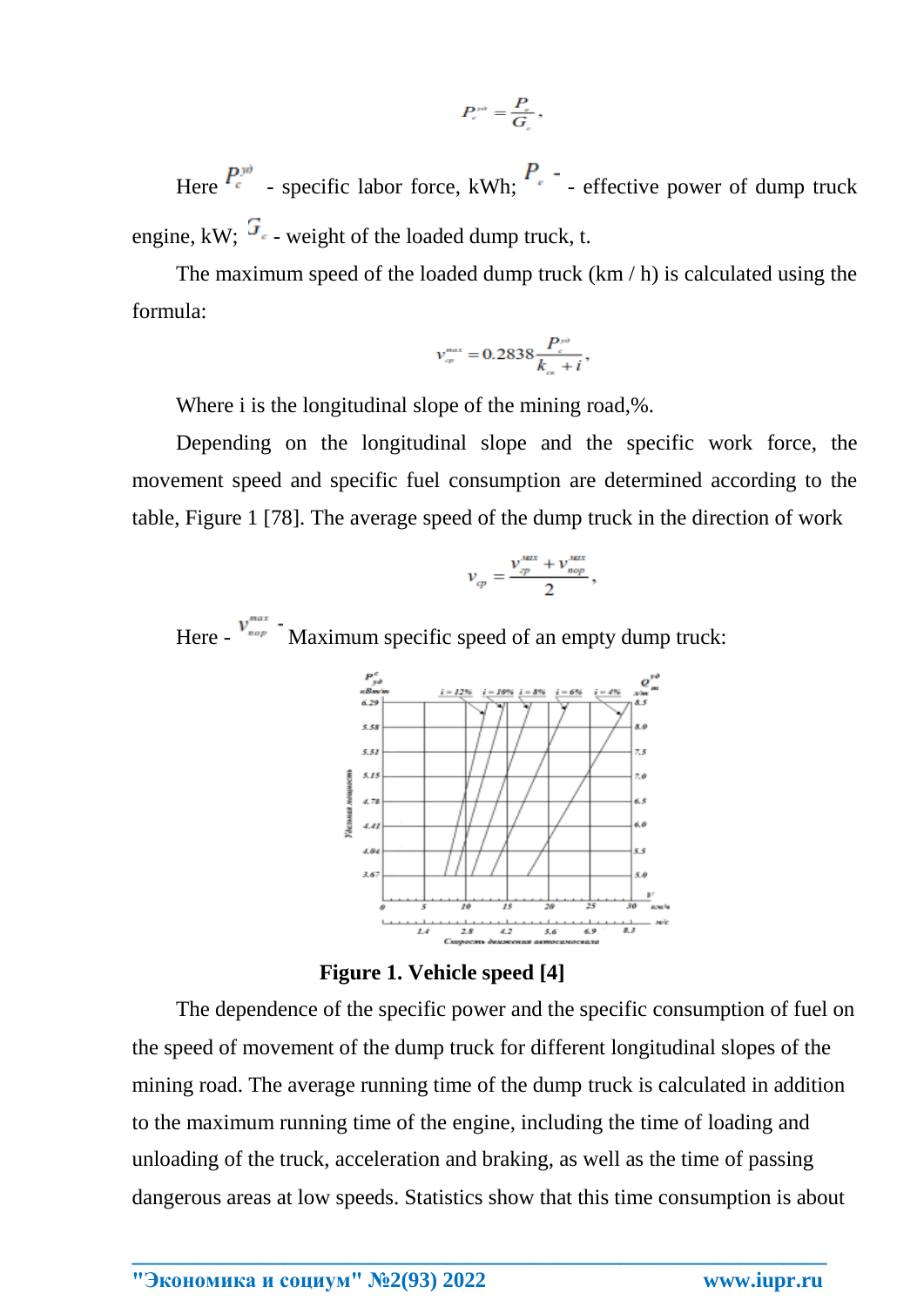50% of the time spent at maximum speed; it is assumed that the total time spent in motion at maximum speed is increased by 1.5 times, ie

$$
t = \frac{100}{v_{\varphi}} + 0.5 \frac{100}{v_{\varphi}} = 1.5 \frac{100}{v_{\varphi}}
$$

Where - t - transport cycle time, hours

As a result, we have a comparable hourly consumption of fuel.

$$
Q_m^* = \frac{Q_m}{t}_{\mu} q
$$

The main factors determining fuel consumption are the length of the vehicle and the height of the rock mass, road surface quality, transmission efficiency, diesel engine fuel efficiency, vehicle driving modes, load weight, vehicle selfweight, road complexity, maneuvering schemes at endpoints, climatic conditions and altitude above sea level. Mathematical models of fuel consumption by generalpurpose dump trucks use basic theoretical relationships from engine theory and empirical load characteristics for a particular engine.

The method considered is based on the use of the classical theory of movement of dump trucks and differs little from each other. Loading and unloading operations, including shunting movements and engine shutdown, as well as correction factors for fuel consumption when driving in horizontal sections and ascents to account for fuel consumption on the slopes of mining roads. Both methods are based on net fuel consumption, which is determined by efficiency (calculations use "nominal" fuel consumption). ") The power of a dump truck engine, the value of which is determined from the load characteristics of the engine.

An analysis of the state of research and operation of mining vehicles in the open jar mine shows that much attention is being paid to this problem. The main goal of most of the work is to reduce the energy consumption of mining trucks. Currently, the specific consumption of diesel fuel for the main part of the open pit deposit is from 100 to 150 g  $/$  tkm, the reduction of which depends on the combination of many technological and technical parameters that characterize the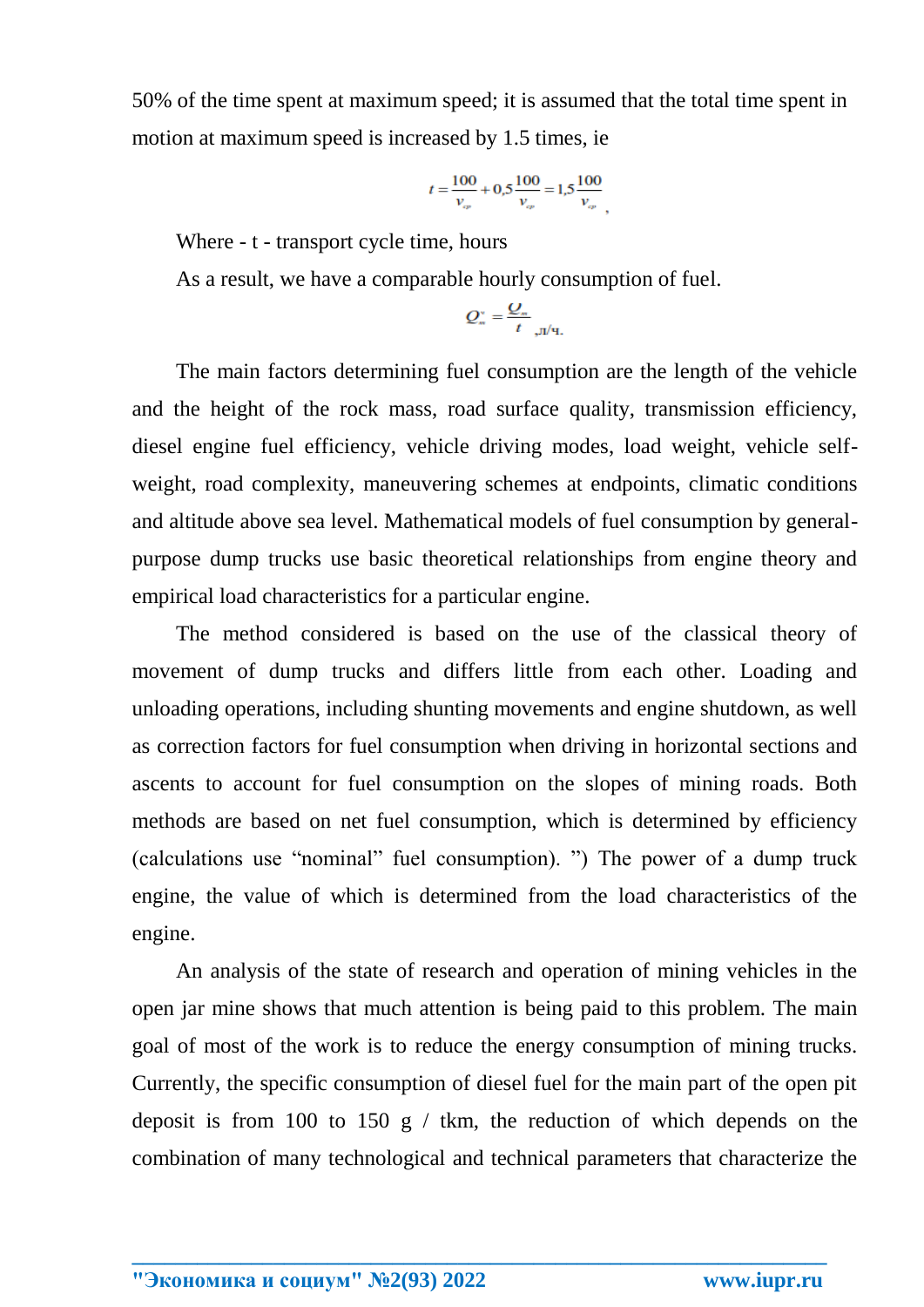transport process in a particular mining enterprise. There are two main methods used in the study of high-speed modes of movement of dump trucks:

- mainly considering the required safe speed of the dump truck, the theoretical method of establishing a functional relationship between the forces of resistance to movement, speed of movement and power consumption leads to low results.

- an experimental method based on a series of experimental data obtained during direct measurements to processing enterprises using mathematical statistics and regression analysis methods.

- a complex method that combines both theoretical and experimental approaches in determining the speed modes of mining dump trucks. This method combines the shortcomings of the first and second methods of determining the speed of movement. On the one hand, there is not enough accuracy, and on the other - there is a great need for source data. In conclusion, it is necessary to take into account the effective energy parameters of the engines and to develop a calculation method to reduce diesel fuel consumption based on the optimization of high-speed driving modes and to substantiate practical recommendations. To achieve this goal, you need to solve the following tasks:

1. Analysis of available methods for calculating the specific consumption of diesel fuel in the transportation of rock mass by trucks along mining roads.

2. Development of a mathematical model for the specific energy intensity of the transport process based on the reasonable speed of the Kon dump truck and the balance of effective engine power and resistance to the movement of the Kon dump truck on routes of different lengths and longitudinal slopes at the lowest value of diesel fuel.

3. It is expedient to check the adequacy of the calculation methods based on the results of industrial activities of mining trucks to the actual values of energy parameters.

## **References:**

1. Kuleshov, A. A. Design and operation of mining vehicles: Manual Part 2. / А. A. Kuleshov. - St. Petersburg, 1995. - 203 pages.